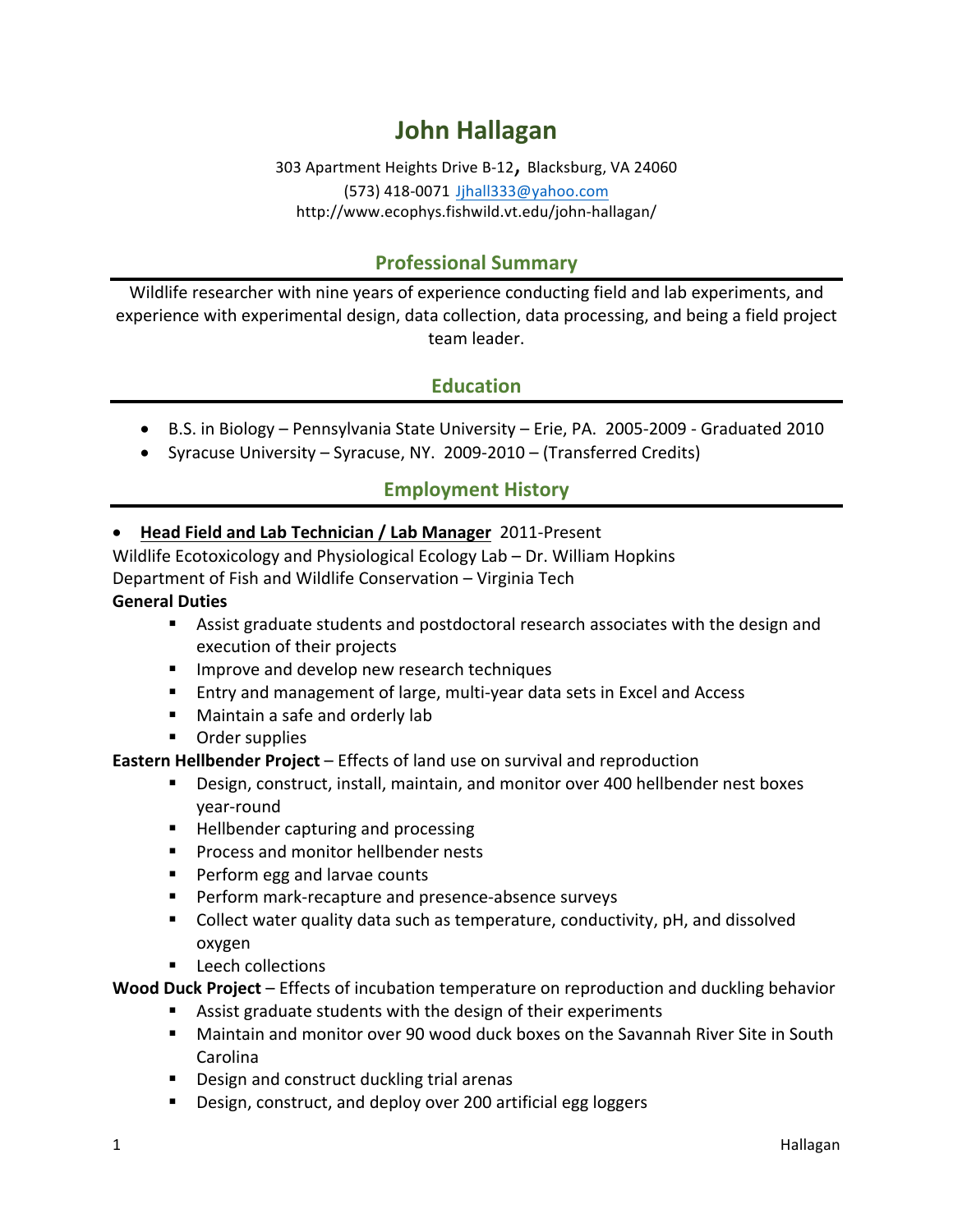- Collect and measure duck eggs
- Trap, band, measure, and draw blood from adult and juvenile ducklings
- Process duck blood
- **•** Perform daily duckling husbandry duties
- Monitor field and lab incubation temperatures using iButtons and Onset HOBO data loggers

**Snapping Turtle Project** – Effects of contaminants and agriculture on reproduction

- Locate and collect snapping turtle nests
- Trap, measure, and bleed four different species of turtles
- **■** Measure turtle hatchlings
- Perform hatchling performance trials on a small animal velocity race track
- Daily turtle hatchling husbandry duties
- **•** Perform surveys to identify reptiles and amphibians in the area
- Use of lypholizer to dry egg and tissue samples, and prepare dried samples for shipment

**Tree Swallow Project** – Effects of low level element contamination on reproduction

- Trap, band, and process tree swallow adults and nestlings
- Collect and measure tree swallow eggs
- Collect and process adult and nestling blood samples
- Collect insect bolus samples
- Perform wing web PHA injections
- Assist with running a field crew
- Train crew members on field and lab procedures using established SOP's
- Use of lypholizer to dry eggs, and prepare dried samples for shipment
- Use of JAZ spectrophotometer to measure feather iridescence
- Construct and repair bird boxes

### • **Waterfowl Research Technician** 2010

Ducks Unlimited and U.S. Fish and Wildlife Service

Project Description: The Effects of a Large-scale Wind Farm on Breeding Season Survival of Female Mallards and Blue-winged Teal in the Prairie Pothole Region

http://www.jstor.org/stable/23470680

### **General Duties**

- Scout wetlands for breeding pairs
- Trap ducks using decoy traps, funnel traps, and nest netting
- Measure and band ducks
- Attach radio transmitters using prong and suture method
- Track hens using radio telemetry using handheld and vehicle secured antennas
- Conduct field drags using ATV's to locate nests
- Enter data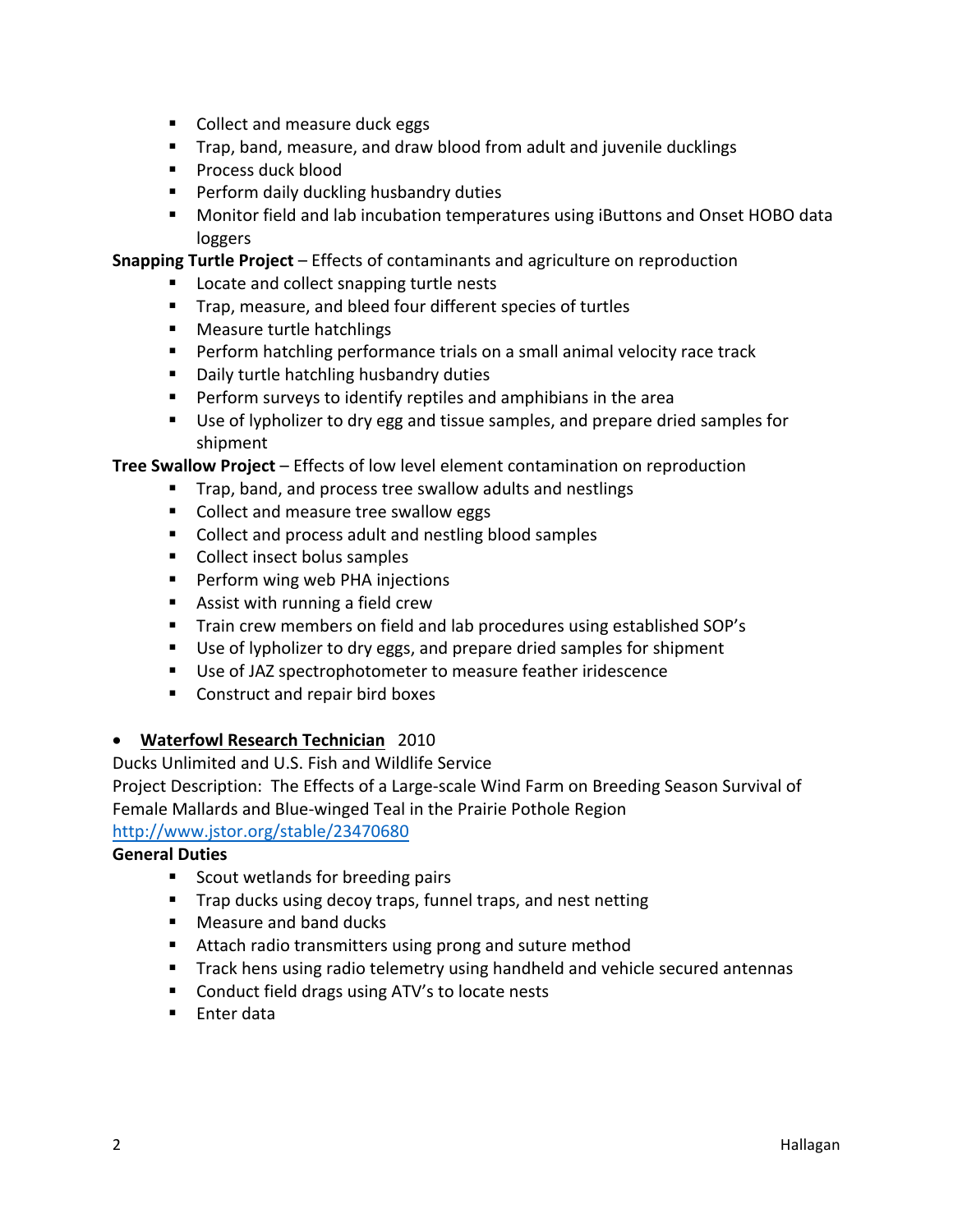# • **Indiana Bat Technician** 2009

## The University of Missouri

Project Description: Summer Home Range Size of Female Indiana Bats (Myotis Sodalis) in Missouri, USA

## **General Duties**

- Trap bats using harp traps and mist nets
- Track bat movements using radio telemetry using handheld, vehicle secured, and stationary antennas
- Track bats to their roosting tree
- Recover transmitters
- Deploy acoustic monitoring devices
- Enter data

## **•** Tree Swallow Biology Field Research Intern 2008

Cornell University and Canadian Services/Environment Canada Golondrinas de las Americas Program

### **General Duties**

- Trap, band, measure, and bleed tree swallow adults
- Record incubation temperature using iButtons
- Repair bird boxes
- **Camp Counselor Assistant Aquatics Director and Lakefront Director** 2004, 2005, 2006

Boy Scouts of America

Camp Conestoga – Somerset, PA

### **General Duties**

- Help train and manage aquatics crew members
- Teach canoeing merit badge
- Lifeguarding
- Conduct swimming tests for boy scouts and cub scouts

# **Job Skills**

### **Field Skills**

- Trapping Turtle, Salamander, Bat, Waterfowl, and Song Bird
- Timed Blood Draws for Hormone Analysis Hellbender, Snapping Turtle, Waterfowl, and Song Bird
- Measuring (Adult and Juvenile) Hellbender, Variety of Turtle Species, Waterfowl, and Song Bird
- Radio Telemetry Handheld, Vehicle Mounted, and Stationary
- Radio Transmitter Attachment Snapping Turtles and Waterfowl
- PIT Tagging (Hellbenders), Turtle Shell Notching, and Bird Banding
- Field Surveys Mark-Recapture, Presence-Absence, and Habitat
- Hellbender Nest Box Design, Construction, Installation, and Monitoring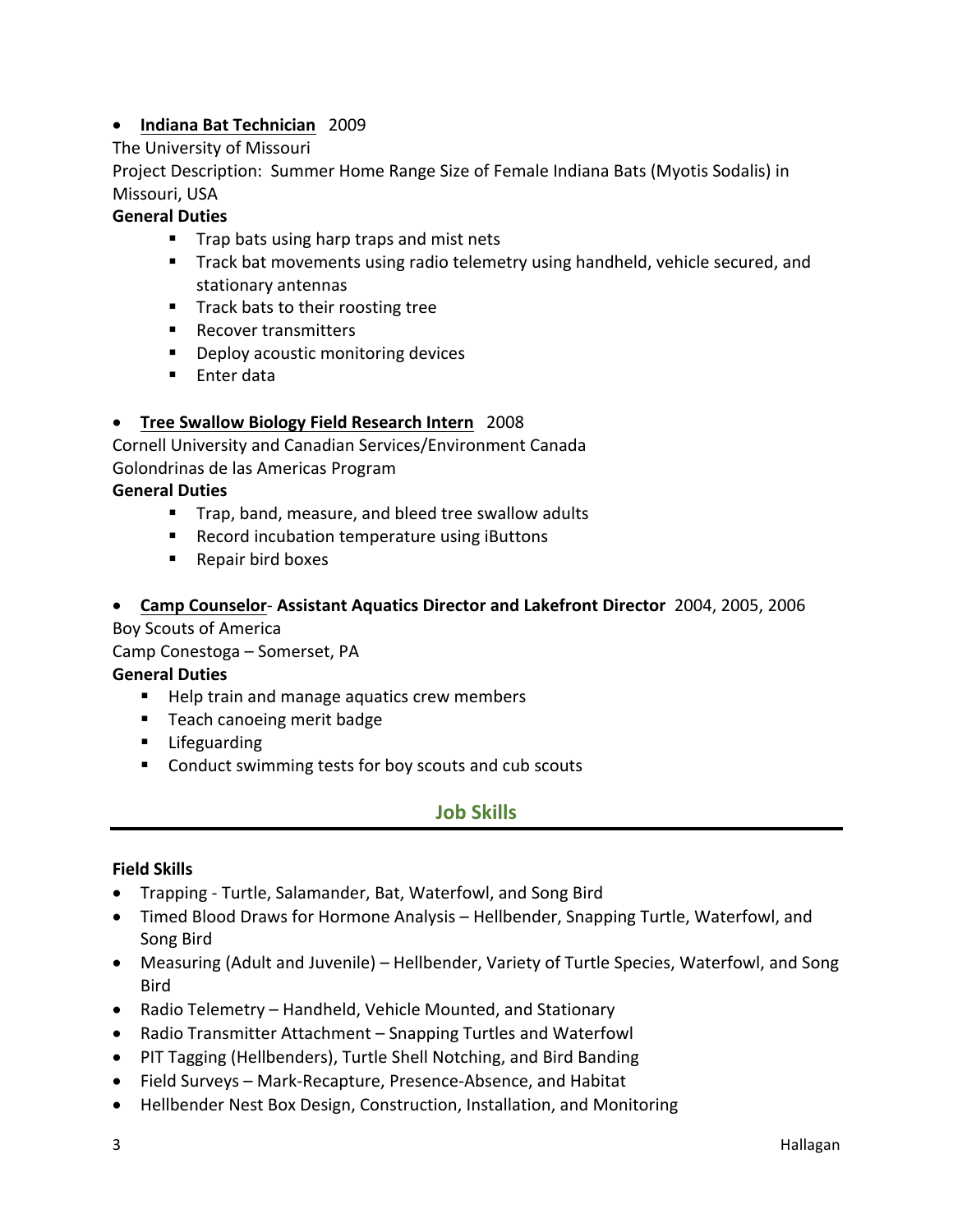- Nest Location Snapping Turtle, Hellbender, Waterfowl, and Song Bird
- Nest Processing Hellbender, Snapping Turtle, Waterfowl, and Song Bird
- Egg Collection and Measurement Snapping Turtle, Waterfowl, and Song Bird
- Monitor Egg Incubation and Hatching Hellbender, Variety of Turtle Species, Waterfowl, and Song Bird
- Release Turtle Hatchlings
- Euthanasia- Variety of Turtle Hatchlings and Adult and Juvenile Waterfowl
- Perform Wing Web PHA Injections Song Birds
- Deploy Temperature and Conductivity Loggers
- Collect Water Chemistry Data
- Use of Portable Spectrometer to Measure Feather Iridescence
- Boating Experience Canoe, Kayak, and Motor Boat
- ATV and UTV Driving

## **Laboratory Skills**

- Blood Processing Centrifuging, Plasma Extraction, and Hematocrit Reading
- Microscope Slide Preparation Red Blood Cell and Buffy Coat
- Sample Preparation (Egg, Turtle Hatchling, and Insect) Freeze Drying, Homogenizing, and Weighing
- Egg Incubation and Hatching Variety of Turtle Species and Waterfowl
- Perform Daily Husbandry Duties on Hatchlings Variety of Turtle Species and Waterfowl
- Perform Hatchling Behavioral and Performance Trials Variety of Turtle Species and Waterfowl
- Following Very Strict SOPs

# **Computing Skills**

- Managing Large, Long Term Datasets in Excel and Access
- Experienced with HOBOware and iButton Software
- Experienced with RAVEN Software
- Experienced with Sigma Plot Software
- Perform Egg and Larvae Counts using ArcGIS

# **Peer Reviewed Journal Articles**

Michelle L. Beck, William A. Hopkins, John J. Hallagan, Brian P. Jackson, Dana M. Hawley - 2014 Exposure to residual concentrations of elements from a remediated coal fly ash spill does not adversely influence stress and immune responses of nestling tree swallows. Conservation Physiology

Sydney F. Hope, Sarah E. Durant, **John J. Hallagan**, Michelle L. Beck, Robert A. Kennamer, William A. Hopkins. Within-clutch variation in incubation temperature: A constraint on the evolution of clutch size and a cost of intraspecific brood parasitism in birds. In Preparation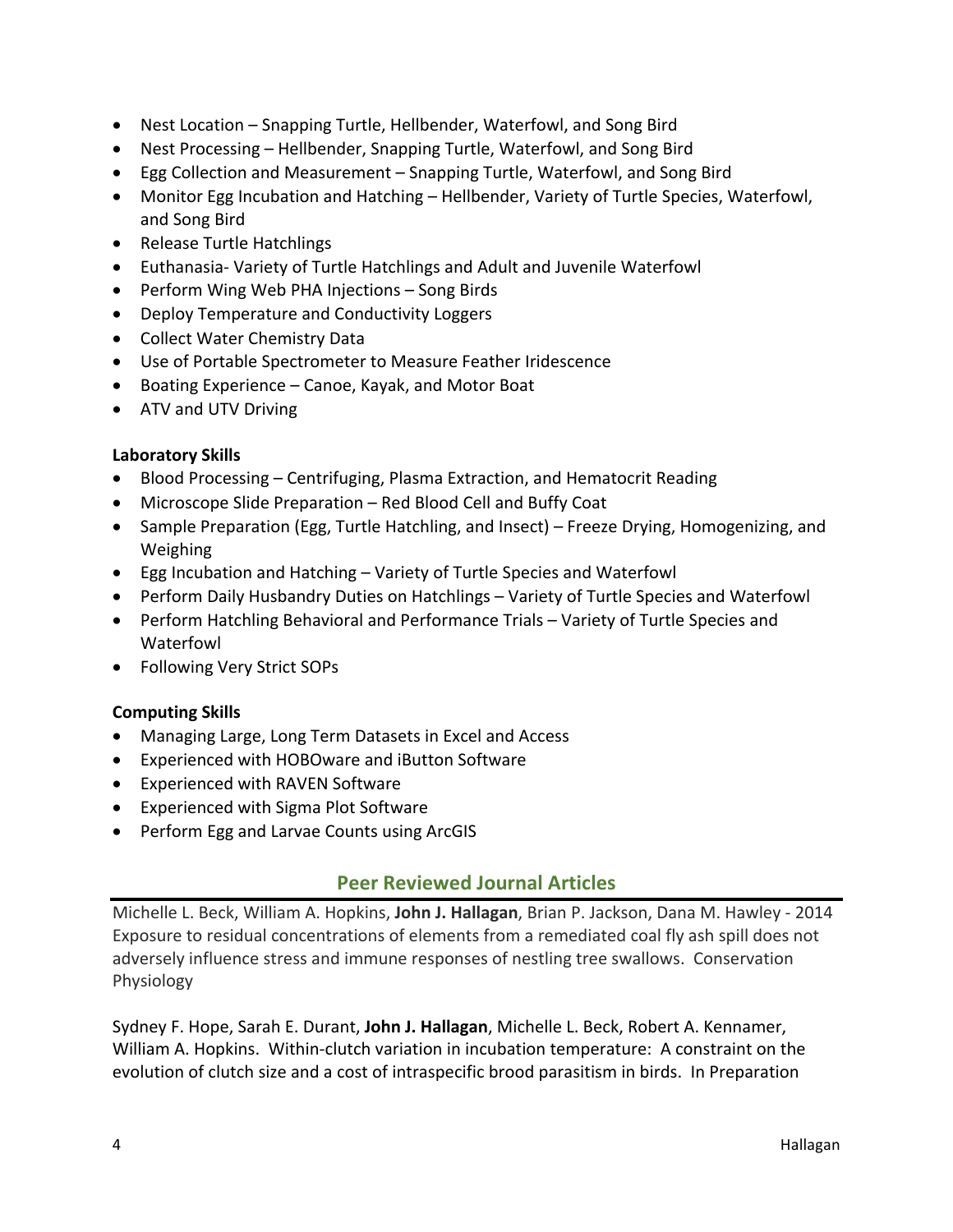# **Presentation Contributions**

2017 SICB Annual Meeting - New Orleans Sydney F. Hope, Sarah E. Durant, John J. Hallagan, Michelle L. Beck, Robert A. Kennamer, William A. Hopkins The effect of clutch size on incubation behavior and within-nest egg temperature variation

# **Poster Contributions**

Hopkins, W.A., M.L. Beck, B.P. Jackson, J.J. Hallagan, D.M. Hawley. 2013, 2014. Effects of dietary exposure to trace elements on the stress and immune responses of tree swallows near the site of a remediated coal fly ash spill. American Ornithological Union, Annual Meeting. Estes Park, Colorado.

# **Personal Accomplishments**

Completion of ASI ATV riding and safety certification course- 2010 President of the Outdoor Club at Penn State Erie - 2008 Attainment of rank of Eagle in the Boy Scouts of America - 2005 Soccer Team Captain - 2005 Camp Counselor Uncle Been Award Recipient - 2004